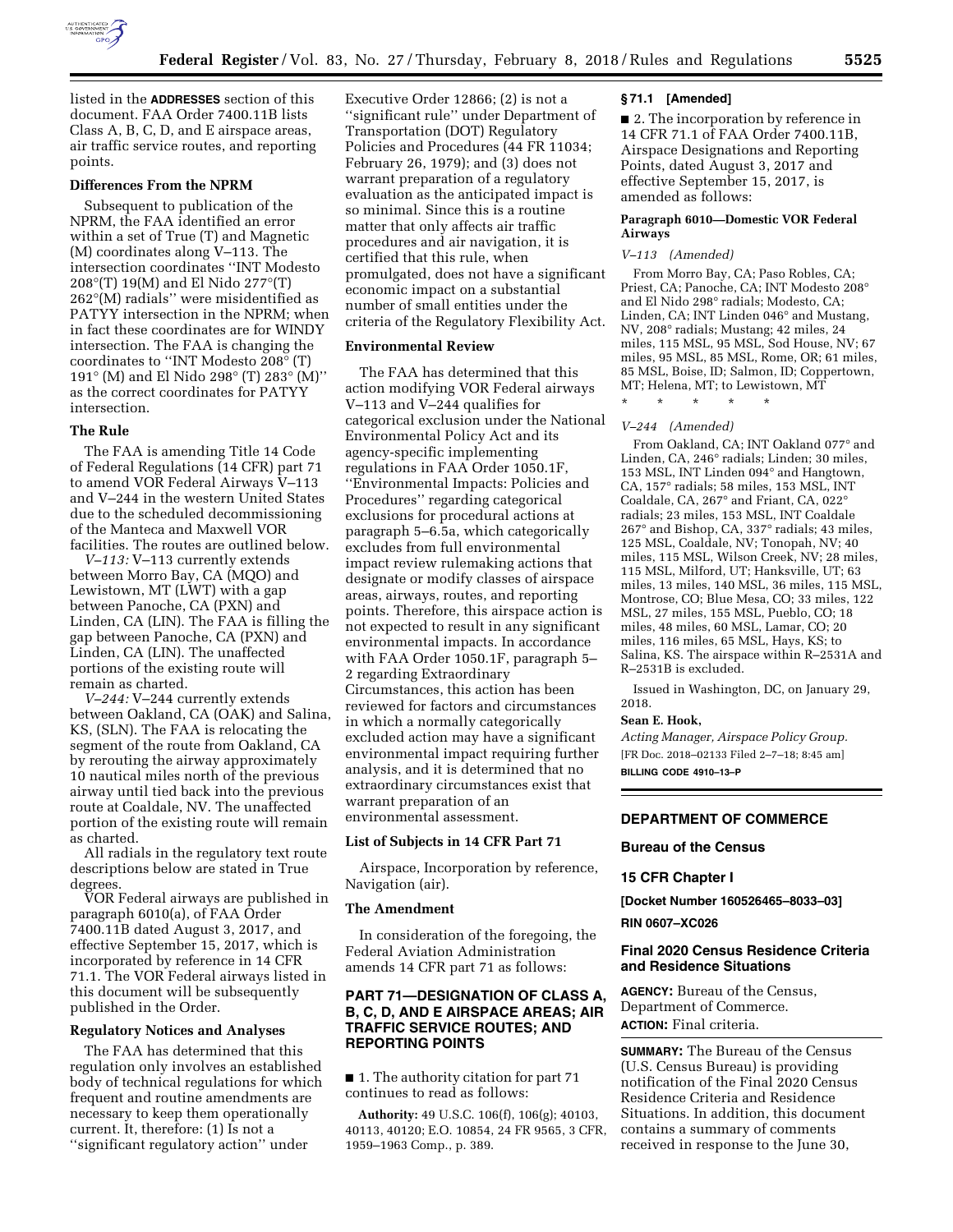2016, **Federal Register** document, as well as the Census Bureau's responses to those comments. The residence criteria are used to determine where people are counted during each decennial census. Specific residence situations are included with the criteria to illustrate how the criteria are applied.

**DATES:** The final criteria in this document are effective on March 12, 2018.

## **FOR FURTHER INFORMATION CONTACT:**

Jason Devine, Population and Housing Programs Branch, U.S. Census Bureau, 6H173, Washington, DC 20233, telephone (301) 763–2381; or Email [*[POP.2020.Residence.Rule@census.gov](mailto:POP.2020.Residence.Rule@census.gov)*].

# **SUPPLEMENTARY INFORMATION:**

#### **A. Background**

The U.S. Census Bureau is committed to counting every person in the 2020 Census once, only once, and in the right place. The fundamental reason that the decennial census is conducted is to fulfill the Constitutional requirement (Article I, Section 2) to apportion the seats in the U.S. House of Representatives among the states.1 For a fair and equitable apportionment, it is crucial that the Census Bureau counts everyone in the right place during the decennial census.

The residence criteria are used to determine where people are counted during each decennial census. Specific residence situations are included with the criteria to illustrate how the criteria are applied.

#### *1. The Concept of Usual Residence*

The Census Bureau's enumeration procedures are guided by the constitutional and statutory mandates to count all residents of the several states. [U.S. Const. Art. 1, Section 2, cl.3, Title 13, United States Code, Section 141.] The state in which a person resides and the specific location within that state is determined in accordance with the concept of ''usual residence,'' which is defined by the Census Bureau as the place where a person lives and sleeps most of the time. This is not always the same as a person's legal residence, voting residence, or where they prefer to be counted. This concept of ''usual residence'' is grounded in the law providing for the first census, the Act of March 1, 1790, expressly specifying that persons be enumerated at their ''usual place of abode.''

Determining usual residence is straightforward for most people. However, given our nation's wide diversity in types of living arrangements, the concept of usual residence has a variety of applications. Some examples of these living arrangements include people experiencing homelessness, people with a seasonal/second residence, people in group facilities,2 people in the process of moving, people in hospitals, children in shared custody arrangements, college students, live-in employees, military personnel, and people who live in workers' dormitories.

## *2. Reviewing the 2020 Census Residence Criteria and Residence Situations*

Every decade, the Census Bureau undertakes a review of the Residence Criteria and Residence Situations to ensure that the concept of usual residence is interpreted and applied, consistent with the intent of the Census Act of 1790, which was authored by a Congress that included many of the framers of the U.S. Constitution and directed that people were to be counted at their usual residence. This review also serves as an opportunity to identify new or changing living situations resulting from societal change, and to address those situations in the guidance in a way that is consistent with the concept of usual residence.

This decade, as part of the review, the Census Bureau requested public comment on the ''2010 Census Residence Rule and Residence Situations'' through the **Federal Register** (80 FR 28950) on May 20, 2015, to allow the public to recommend any changes they would like to be considered for the 2020 Census. The Census Bureau received 252 comment submission letters or emails that contained 262 total comments. (Some comment submissions included comments or suggestions on more than one residence situation.)

On June 30, 2016, the Census Bureau published the ''Proposed 2020 Census Residence Criteria and Residence Situations'' in the **Federal Register** (81 FR 42577).3 In that publication, the Census Bureau included a summary of comments on the May 2015 **Federal Register** document, as well as the Bureau's responses to those comments.

During the 60-day comment period that ended on September 1, 2016, the Census Bureau received 77,958 comment submissions 4 that contained 77,995 total comments in response to the proposed residence criteria and situations. A summary of these comments and the Census Bureau's responses are included in section B of this document.

Section C of this document provides the Final 2020 Census Residence Criteria and Residence Situations.5

## **B. Summary of Comments Received in Response to the** ''**Proposed 2020 Census Residence Criteria and Residence Situations**''

On June 30, 2016, the Census Bureau published a document in the **Federal Register** asking for public comment on the ''Proposed 2020 Census Residence Criteria and Residence Situations.'' Of the 77,995 comments received, 77,887 pertained to prisoners,6 and 44 pertained to overseas military personnel. There were four comments on health care facilities. There were three comments on each of the following residence situations: Foreign citizens in the United States, juvenile facilities, and people in shelters and/or experiencing homelessness. There were two comments on each of the following residence situations: Boarding school students, college students, group homes and residential treatment centers for adults, transitory locations, visitors on Census Day, people who live or stay in more than one place, merchant marine personnel, and religious group quarters. There was one comment on each of the rest of the residence situations [people away from their usual residence on Census Day (*e.g.,* on vacation or business trip); people living outside the United States; people moving into or out of a residence around Census Day; people who are born or who die around

5The Census Bureau used the term ''Residence Rule and Residence Situations'' when referring to the 2010 version of this documentation and in portions of previous publications in the **Federal Register** in 2015 and 2016 regarding this topic. However, in this document, and in the foreseeable future, the Census Bureau will use the term ''Residence Criteria and Residence Situations.''

<sup>6</sup>The majority of comments received on this topic used the terms 'prisoner,' 'incarcerated,' or 'inmate.' Although the terminology is not exactly what we use in the residence criteria documentation, we believe the context of the comments suggests the comments apply to people in Federal and State Prisons, Local Jails and Other Municipal Confinement Facilities, and possibly Federal Detention Centers and Correctional Facilities Intended for Juveniles. References in this document to ''prisons,'' or ''prisoners,'' should be interpreted as referring to all of these types of facilities.

<sup>1</sup>Apportionment is based on the resident population, plus a count of overseas federal employees, for each of the 50 states. Redistricting data include the resident population of the 50 states, District of Columbia, and Puerto Rico.

<sup>2</sup> In this document, ''group facilities'' (referred to also as ''group quarters'' (GQ)) are defined as places where people live or stay in group living arrangements, which are owned or managed by an entity or organization providing housing and/or

<sup>&</sup>lt;sup>3</sup> The Proposed 2020 Census Residence Criteria and Residence Situations are the same as the Final 2020 Census Residence Criteria and Residence Situations that are provided in Section C.

<sup>4</sup>Of the 77,958 comment submissions, 2,958 contained unique content and 75,000 were duplicates.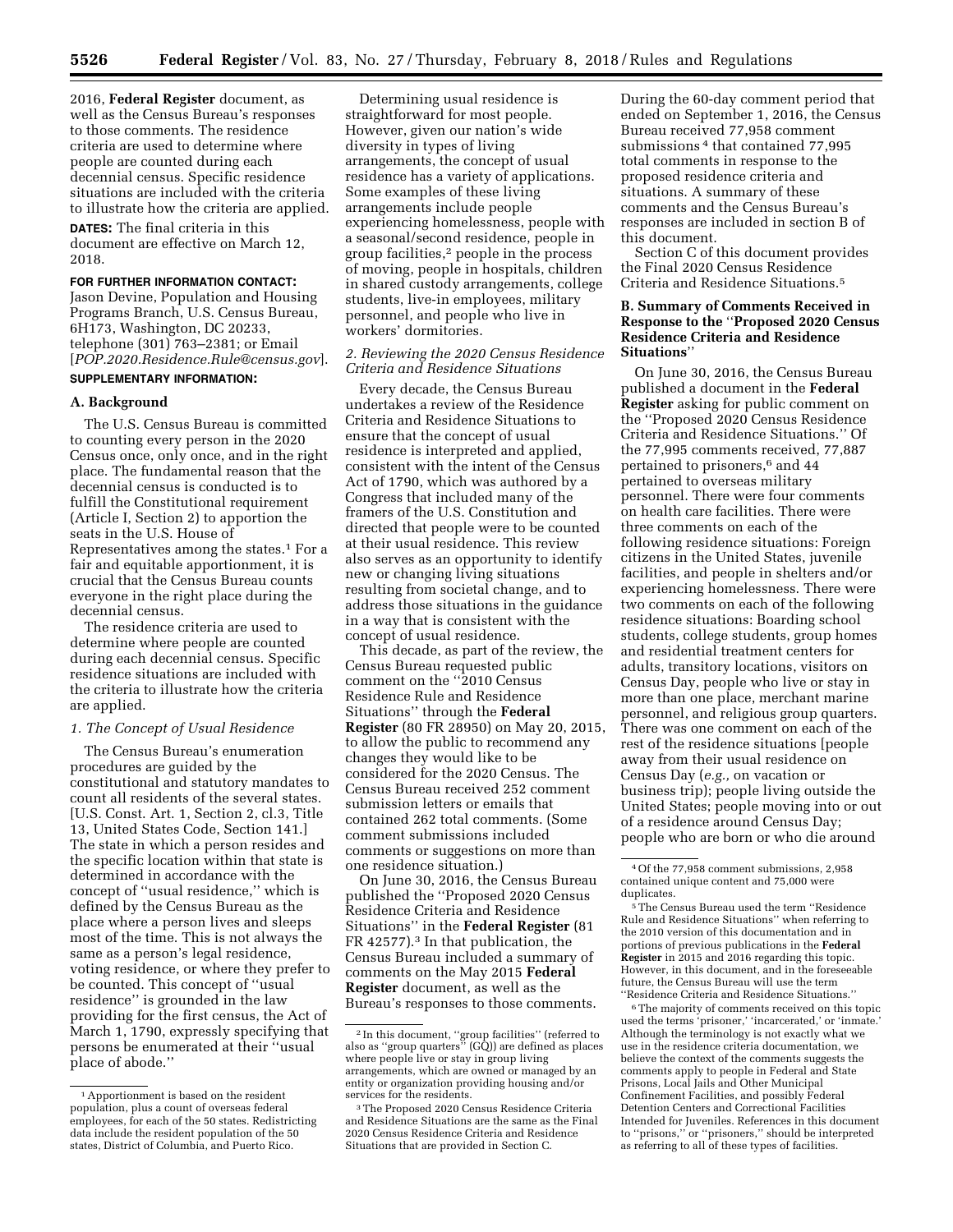Census Day; relatives and nonrelatives; residential schools for people with disabilities; housing for older adults; U.S. military personnel; and workers' residential facilities]. The Census Bureau also received one comment on the concept of usual residence, seven general comments on the overall residence criteria, and 18 comments on other issues not directly related to the residence criteria or any specific residence situation.

#### *1. Comments on Prisoners*

Of the 77,887 comments pertaining to prisoners, 77,863 suggested that prisoners should be counted at their home or pre-incarceration address. The rationales included in these comments were as follows.

• Almost all commenters either directly suggested, or alluded to the view, that counting prisoners at the prison inflates the political power of the area where the prison is located, and deflates the political power in the prisoners' home communities. These commenters stated that this distorts the redistricting process by allowing officials to count prisoners as ''residents'' of the districts where they are imprisoned, even though the prisoners are not allowed to vote during the time that they are confined in that district.

 $\circ$  Similarly, many commenters suggested that counting prisoners away from their home address goes against the principle of equal representation. Some commenters more specifically suggested that the practice potentially violates the Voting Rights Act and/or the U.S. constitutional commitment to one person, one vote. A couple of commenters stated that the practice differs from certain international guidelines.

 $\circ$  A few commenters stated that counting prisoners at the correctional facilities can also negatively impact the communities in which the prisons are located by distorting and/or complicating the redistricting process at the local level (*e.g.,* county commissions, city councils, and school boards).

 $\circ$  Some commenters stated that the current residence criteria for prisoners are inconsistent with certain states' laws regarding residency for elections (*i.e.,*  some state laws specifically say that a correctional facility is not a residence).

 $\circ$  Some commenters stated that some states and many local governments already adjust their population data to remove prisoners when drawing their districts. However, these commenters also suggested that this ''piecemeal'' approach at the local level is inefficient

and cannot fully resolve the issues associated with where prisoners are counted.

• Most commenters suggested that counting prisoners at the prison inaccurately represents the population counts and demographic characteristics of prisoners' home communities, as well as the communities where the prisons are located. These commenters stated that prisoners typically come from urban, underserved communities whose populations are disproportionately African-American and Latino, while prisons are more likely to be located in largely White (non-Hispanic) rural communities, far from the actual homes of the prisoners. Therefore, most commenters also suggested that counting prisoners at the prisons disproportionally harms communities with high proportions of minorities, by preventing their home communities from receiving their fair share of representation and funding.

• Many commenters stated that the incarcerated population has increased significantly in recent decades. Some commenters also stated that, throughout the long history of the decennial census, the Census Bureau has previously evolved and reevaluated its residence criteria in response to other historical changes in demographics and normative living situations (*e.g.,* the 1950 change to how college students were counted). Therefore, they suggested that the changes in the prisoner population and patterns of prison locations during recent decades warrant a similar evolution of the residence criteria.

• Some commenters suggested that the Census Bureau should change its interpretation of the concept of ''usual residence'' (*i.e.,* as the place where a person lives and sleeps most of the time), as it relates to incarcerated people. To support this suggestion, commenters used various rationales.

Æ Some commenters suggested that prisoners do not have enduring social ties or allegiance to the community where they are incarcerated. To explain this, some commenters more specifically stated that prisoners cannot interact with the community where they are incarcerated, are there involuntarily, and generally do not plan to remain in that community upon their release. A few commenters also stated that the governmental representatives of the community where the prison is located do not serve the prisoners, or they stated that prisoners are not constituents of the community where the prison is located. These commenters further stated that prisoners rely, instead, on the representative services of the legislators in their pre-incarceration communities.

 $\circ$  Some commenters suggested that the correctional facility where a prisoner is located on Census Day is not where a prisoner spends most of their time.

■ Some supported this suggestion by stating that counting incarcerated people at the facility in which they are housed on Census Day ignores the transient and temporary nature of incarceration. These commenters stated that incarcerated people are typically transferred multiple times between various correctional facilities during the time between when they are arrested and when they are released.

 $\blacksquare$  Some supported this suggestion by focusing on local jails. They stated that, while the length of incarceration for prison inmates is typically more than one year, about a third of all inmates (in prisons and jails) are jail inmates, and the typical length of incarceration for jail inmates is much shorter than one year (*i.e.,* a few days to a few weeks). A few also stated that the majority of jail inmates have not been convicted of a crime, or stated that they are awaiting trial and presumed innocent until proven guilty.

 $\blacksquare$  A few supported this suggestion by stating that, if your measuring stick is the 10-year period for which the decennial census counts affect representation, funding, and policies, most prisoners are incarcerated for less than 10 years.<br>A few con ©

 A few commenters suggested that multiple factors must be considered together when determining the correct place to count certain types of people, such as prisoners, who do not easily align with the standard definition of usual residence. Therefore, they stated that a one-size-fits-all approach of focusing solely on where people live and sleep most of the time is not appropriate for determining where to count prisoners.

 $\circ$  A few commenters suggested that only prisoners who are serving longterm sentences, such as longer than six months or a year, should be counted at the facility, and that prisoners serving shorter terms should be counted at their usual residence outside of the facility.

• Some commenters suggested that the treatment of prisoners is inconsistent with the treatment of other residence situations in which people are temporarily living or staying away from their permanent address (*e.g.,* travelers and snowbirds). A few stated that the proposed residence criteria make it appear as if the Census Bureau plans to count boarding school students, deployed military personnel, truck drivers, members of Congress, and/or juveniles in residential treatment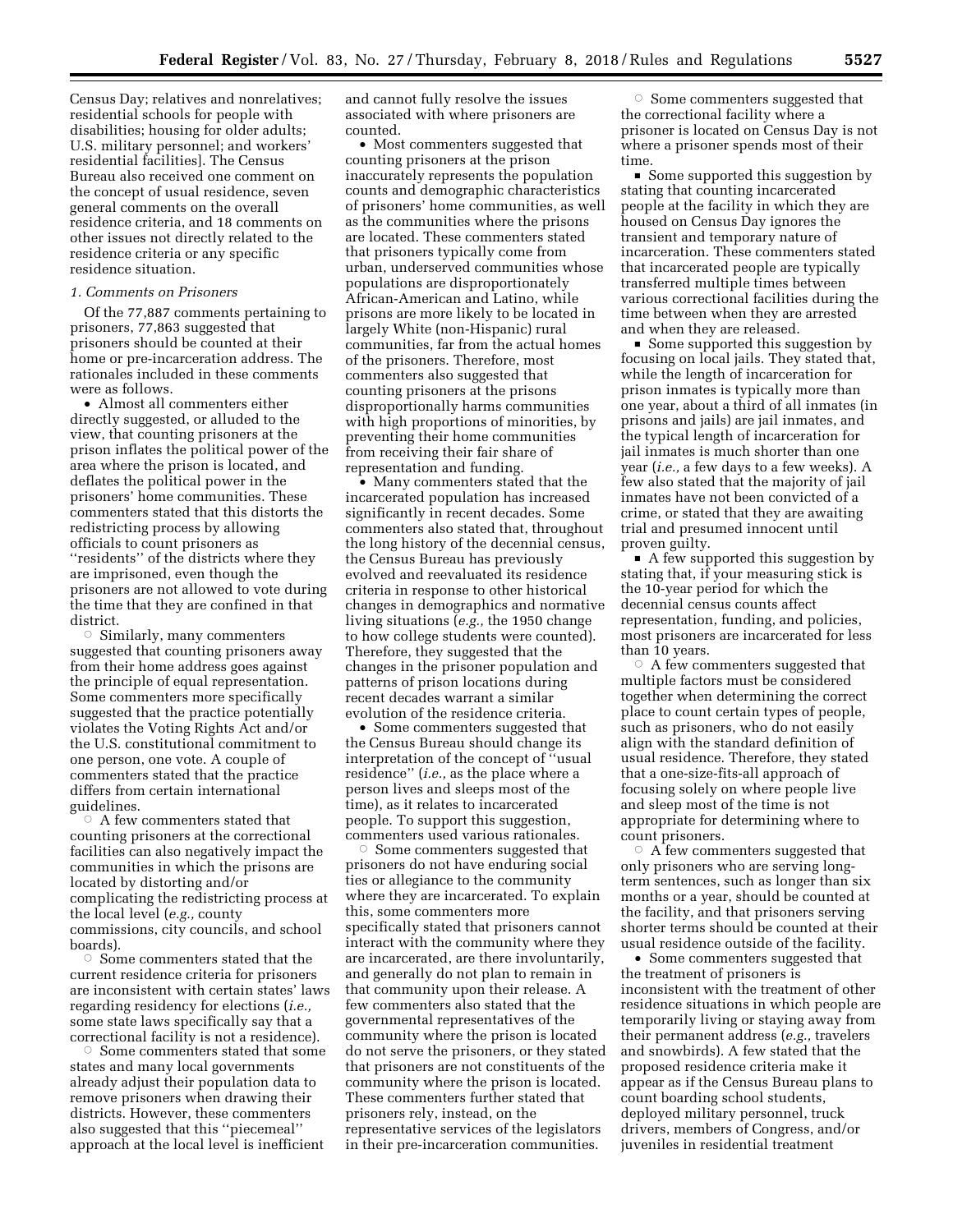facilities at their home address, even if they do not spend most of their time there.

• Some commenters suggested that the number/proportion of comments submitted on this issue indicates that there is an overwhelming consensus urging a change to how prisoners are counted in the census.

• A few commenters suggested that the Census Bureau has acknowledged the need to correct its own data by proposing to help states with postcensus population adjustments.

 $\circ$  Some of these commenters suggested that ''this ad hoc approach is neither efficient nor universally implementable.'' Some also stated that many states have laws that would prevent them from using such alternative data to adjust their Census counts for redistricting, and that many states may not have the resources to gather the necessary data to provide to the Census Bureau. Some also expressed concerns about the states' inability to provide data on federal prisoners and prisoners who are incarcerated in another state.

 $\circ$  Therefore, some of these commenters suggested that the only way to implement a consistent solution for the entire United States is for the Census Bureau to change the way it counts prisoners. A few also suggested that the Census Bureau would be best able to accomplish this change if all correctional facilities (local, state, and federal) and/or all state and federal corrections departments were required to collect and maintain accurate records on each prisoner's home/preincarceration address.

Four comments were in support of counting prisoners at the correctional facility. All of these commenters suggested that the correctional facility is the prisoner's usual residence, or where they live and sleep most of the time (*i.e.,*  prisoners are usually in prison, or away from their pre-incarceration address, for relatively long periods of time, such as one year or more). One commenter further stated that, because people are usually sent to prison for more than one year, they are not considered to be only ''temporary residents'' of the prison under many government regulations (other than the Census Bureau's). One commenter suggested that it makes sense to count prisoners at the facility because the communities in which the facilities are located are responsible for providing emergency response and certain law enforcement services to those facilities, as well as providing road maintenance and hospitality services (*e.g.,* hotels and restaurants) for

the family and friends of the prisoners who travel to the facility for visitation.

One commenter suggested that counting prisoners at their ''home address'' would create unreasonable burden on the census process because of the considerable time and effort that would be necessary, both on the part of the facility administrators who would need to research and maintain the address records, and on the census enumerators who would need to collect and ensure the accuracy of the addresses. One commenter stated that any approach that would count prisoners somewhere other than the prison would likely result in a national undercount due to the difficulty in tracking inmates in transit. One commenter stated that it is not the Census Bureau's responsibility to facilitate states' redistricting activities beyond their currently proposed activities (*i.e.,* providing the redistricting data file, identifying the group quarters counts at the block level, and the proposed option to geocode prisoner addresses if they are provided by the state to the Census Bureau).

Twenty comments were neutral regarding where to count prisoners, in that they did not state whether they thought that prisoners should be counted at the facility or at some other address. Many of these commenters stated the importance of equal representation for all. Some stated that prisoners should have the right to vote. A few further clarified that prisoners should have the right to vote if they are going to be counted as residents (of any place) for redistricting purposes, or vice versa (*i.e.,* if prisoners do not have the right to vote, then they should not be counted). One specifically stated that incarcerated people should not be counted at all (either at the facility or elsewhere) because they committed a crime and are not legally eligible to vote. A few commenters stated concerns regarding the fairness or effectiveness of the criminal justice system.

*Census Bureau Response:* For the 2020 Census, the Census Bureau will retain the proposed residence situation guidance for correctional facilities (Sections C.13.e, C.15, and C.17.a). The practice of counting prisoners at the correctional facility is consistent with the concept of usual residence, as established by the Census Act of 1790. As noted in section A.1 of this document, ''usual residence'' is defined as the place where a person lives and sleeps most of the time, which is not always the same as their legal residence, voting residence, or where they prefer to be counted. Therefore, counting prisoners anywhere other than the

facility would be less consistent with the concept of usual residence, since the majority of people in prisons live and sleep most of the time at the prison.

States are responsible for legislative redistricting. The Census Bureau works closely with the states and recognizes that some states have decided, or may decide in the future, to 'move' their prisoner population back to the prisoners' pre-incarceration addresses for redistricting and other purposes. Therefore, following the 2020 Census, the Census Bureau plans to offer a product that states can request, in order to assist them in their goals of reallocating their own prisoner population counts. Any state that requests this product will be required to submit a data file (indicating where each prisoner was incarcerated on Census Day, as well as their preincarceration address) in a specified format. The Census Bureau will review the submitted file and, if it includes the necessary data, provide a product that contains supplemental information the state can use to construct alternative within-state tabulations for its own purposes. However, the Census Bureau will not use the state-provided data in this product to make any changes to the official decennial census counts.

The Census Bureau also plans to provide group quarters data after the 2020 Census sooner than it was provided after the 2010 Census. For the 2010 Census, the Census Bureau released the *Advance Group Quarters Summary File* showing the seven major types of group quarters, including correctional facilities for adults and juvenile facilities. This early<sup>7</sup> release of data on the group quarters population was beneficial to many data users, including those in the redistricting community who must consider whether to include or exclude certain populations when redrawing boundaries as a result of state legislation. The Census Bureau is planning to incorporate similar group quarters information in the standard *Redistricting Data (Public Law 94–171) Summary File* for 2020.

#### *2. Comments on the Military Overseas*

Of the 44 comments received pertaining to the military overseas, 40 supported the Census Bureau proposal

<sup>7</sup>The *Advance Group Quarters Summary File* was released on April 20, 2011, which was earlier than when that GQ data was originally planned to be released in the *Summary File 1* that was released on June 16–August 25, 2011. The earlier release made it easier to use these GQ data in conjunction with the *Redistricting Data (Public Law 94–171) Summary File,* which was released on February 3– March 24, 2011.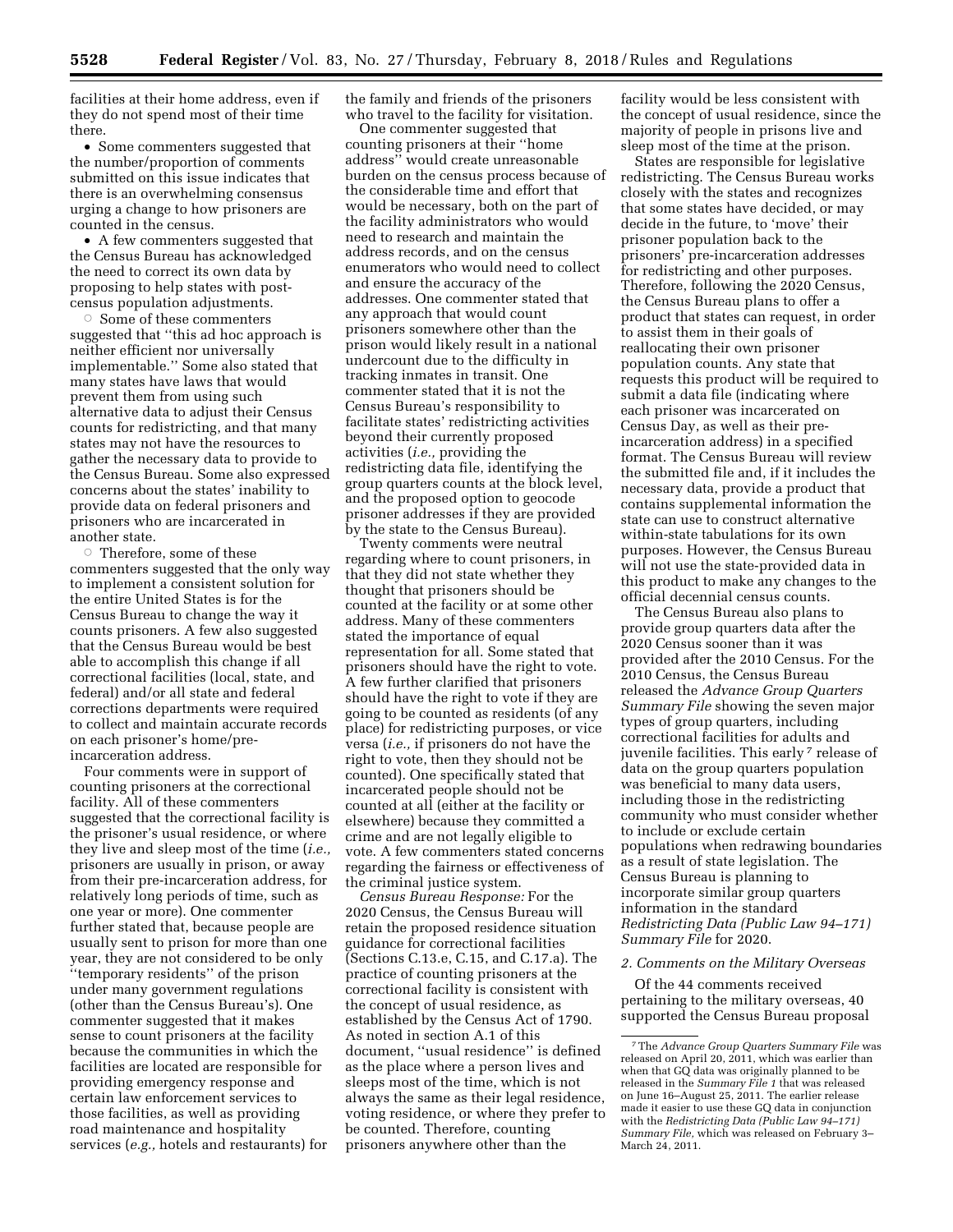to treat military personnel who are temporarily *deployed* overseas on a short-term basis differently than military personnel who are *stationed*  overseas on a more long-term basis. More specifically, most of these commenters suggested that military personnel who are deployed overseas should be counted at their usual residence in the United States where they were stationed at the time they were deployed, and included in the local community-level resident population counts.

Many commenters stated that counting deployed military personnel at their usual residence (where they are stationed) in the United States would more accurately reflect the social and economic impact that these personnel members have on the communities where they usually work, recreate, and reside. Many commenters similarly stated that deployed personnel should be counted at their usual residence in the United States in order to ensure that the communities surrounding military bases are able to obtain the necessary resources and funding to support the soldiers who serve our country and their families, as well as accurate data to inform community planning. These commenters stated that the aforementioned planning, funding, and other resources would support community services such as police and fire departments, schools, roads, parks, utilities, and other infrastructure and amenities.

Some commenters stated that deployments from specific military bases typically happen in surges to support specific events, such as combat missions or natural disasters. Therefore, these commenters suggested that, if an event like this happens around the time of the census enumeration, then the population of the community surrounding that military base would be grossly undercounted if the deployed personnel were not counted there. One commenter suggested that counting deployed personnel at their usual residence would produce more consistent results than counting them at their home of record because the Department of Defense records on military personnel members' home of record 8 were not well maintained prior to the 2010 Census.

Some commenters suggested that the military member's permanent duty station from which they were deployed is their usual residence (*i.e.,* where they live and sleep most of the time), and some commenters stated that counting deployed personnel at their usual residence in the United States would be consistent with how the Census Bureau counts other people who are temporarily away for work purposes. A few commenters stated that deployments are typically short in duration, and one commenter stated that the Army plans to further shorten the length of deployments in the future. A few commenters stated that deployed personnel must return to their permanent duty station in the United States after the deployment ends, and a few commenters stated that many deployed personnel have families that live with them at their permanent duty station and maintain their residence while the military member is deployed.

Some commenters stated that many of the family members of deployed military were confused during the 2010 Census about whether they should count themselves at their usual residence because they were instructed that their deployed family member would be counted through administrative records, and they assumed the same would be true for them as well. One of these commenters stated that proposed residence guidance for how deployed personnel would be counted in the 2020 Census should reduce some of this confusion. However, all of these commenters encouraged the Census Bureau to conduct a strong communication and outreach program to ensure that all family members of deployed personnel are made aware of the fact that they still need to complete the census questionnaire for themselves.

One commenter expressed concern about footnote 5 in the proposed residence criteria documentation, which said: ''The ability to successfully integrate the DOD data on deployed personnel into the resident population counts must be evaluated and confirmed prior to the 2020 Census.'' The commenter was worried that the proposed change for counting deployed military might not be implemented if the research and evaluations are not completed before final decisions must be made, and they suggested that such research is not necessary because the Census Bureau already uses data from the Defense Manpower Data Center when producing annual population estimates at the national, state, and county levels. This commenter also recommended that if the proposed

change for counting deployed military is implemented for the 2020 Census, then the Census Bureau should also ensure that the methodology used to produce the annual population estimates is revised accordingly.

One commenter expressed support for the proposal to include military and civilian employees of the U.S. government who are deployed or stationed/assigned overseas and are not U.S. citizens (but must be legal U.S. residents to meet the requirements for federal employment) in the Federally Affiliated Overseas Count, because these people have met the requirements to qualify for federal employment and have pledged to serve our country. They also stated that this proposal would be consistent with the fact that citizenship status is not a requirement for determining a person's residence.

Three comments opposed the proposal to count deployed military at their usual residence in the United States from which they were deployed. One commenter suggested that all overseas military personnel should be counted in the same way, and that there is not a good reason to treat deployed personnel as a separate category from personnel who are stationed overseas. One commenter suggested that the Census Bureau should continue to count all overseas military personnel, including those who are deployed, in the state where they lived when they enlisted (*i.e.,* their home of record) because military personnel are typically reassigned to a different permanent duty station every few years throughout their career, and their home of record is where they have the strongest ties. One commenter suggested that the Census Bureau should not implement the proposed change to how deployed military are counted because that change would weaken the argument for continuing to count prisoners at the correctional facility where they are incarcerated on Census Day. This commenter also recommended that the Census Bureau should make a stronger case for the distinction between these two large populations (*i.e.,* deployed military personnel versus prisoners).

One comment was neutral regarding where to count overseas military personnel, in that they did not state where they thought deployed personnel should be counted. They simply stated that it appeared that not all of the locally stationed military personnel and their dependents were being counted, and asked for more information on whether this was true and/or how to ensure they were counted in the future.

*Census Bureau Response:* For the 2020 Census, the Census Bureau will

<sup>8</sup>Home of record is generally the permanent home of the person at the time of entry or reenlistment into the Armed Forces, as included on personnel files. For the 2010 Census, if home of record information was not available for a person, the Department of Defense used the person's ''legal residence'' (the residence a member declares for state income tax withholding purposes), or thirdly, "last duty station," to assign a home state.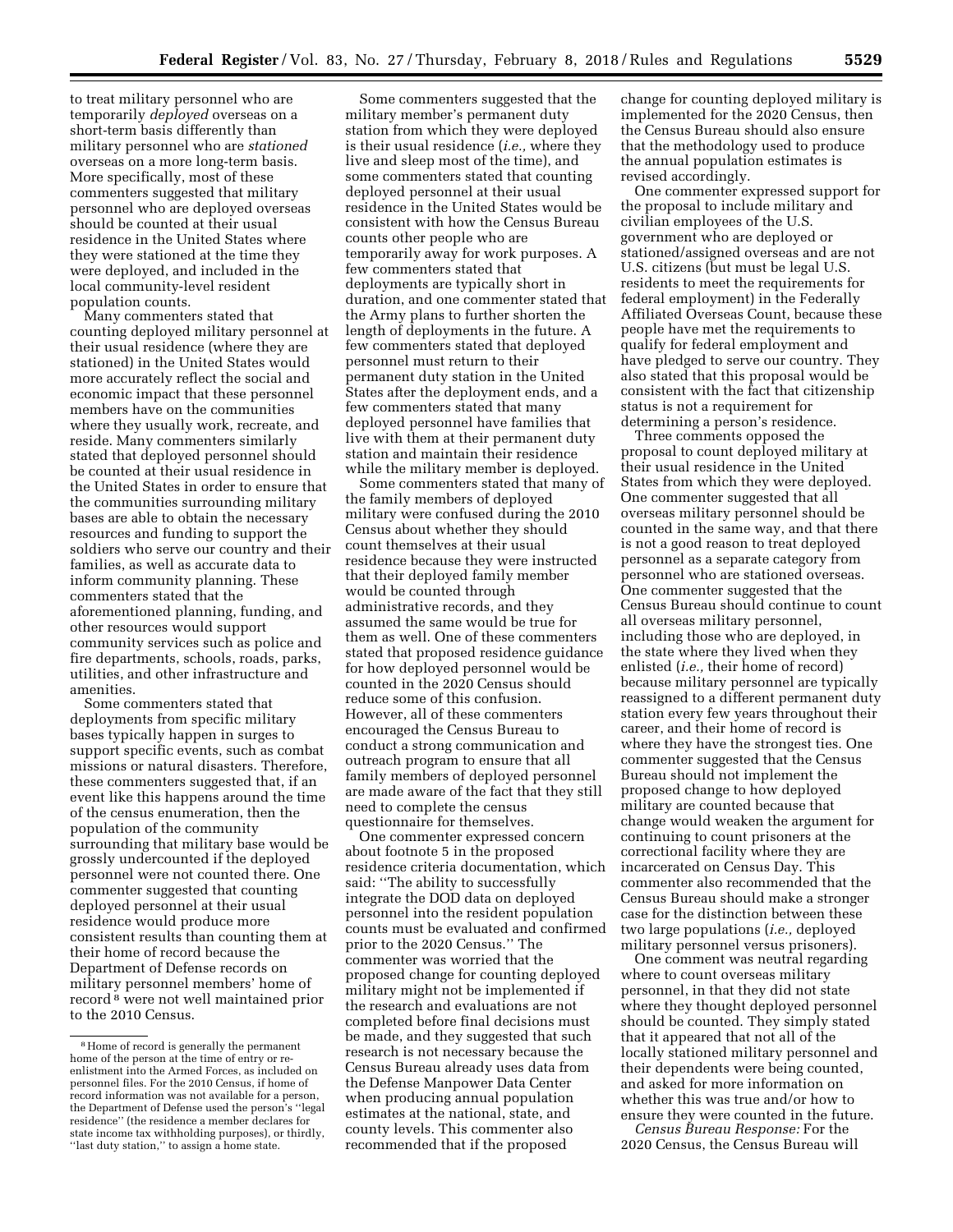retain the proposed residence situation guidance for overseas military personnel (Sections C.4.a–b and C.13.f–g). This guidance makes a distinction between personnel who are *deployed* overseas and those who are *stationed* or *assigned*  overseas. Deployments are typically short in duration, and the deployed personnel will be returning to their usual residence where they are stationed or assigned in the United States after their temporary deployment ends. Personnel stationed or assigned overseas generally remain overseas for longer periods of time and often do not return to the previous stateside location from which they left. Therefore, counting deployed personnel at their usual residence in the United States follows the standard interpretation of the residence criteria to count people at their usual residence if they are temporarily away for work purposes.

The Census Bureau will use administrative data from the Department of Defense to count deployed personnel at their usual residence in the United States for apportionment purposes and for inclusion in the resident population counts. The Census Bureau will count military and civilian employees of the U.S. government who are stationed or assigned outside the United States, and their dependents living with them, in their home state, for apportionment purposes only, using administrative data provided by the Department of Defense and the other federal agencies that employ them.

The Census Bureau has been communicating with stakeholders from various military communities and plans to work closely with military stakeholders to plan and carry out the enumeration of military personnel. As the planning process moves forward, there will be continued testing of our process for integrating DOD data on deployed personnel into the resident population counts.

#### *3. Comments on Health Care Facilities*

Four comments were related to health care facilities. One commenter simply stated that they agree with the Census Bureau's proposal regarding how to count people in health care facilities. One commenter suggested that the Census Bureau add residence guidance specifically regarding memory care centers as a separate category from nursing facilities because the nature of Alzheimer's disease and Dementia necessitates that these patients be enumerated through administrative records in order to ensure the accuracy of the data. One commenter suggested that people in psychiatric facilities

should be counted at the residence where they were living before they entered the facility because they will most likely return to their prior community, which is where they would normally vote. This commenter also stated that these people should be counted in their prior communities in order to ensure that those communities receive the proper allocation of representatives and resources.

One commenter similarly suggested that people living in psychiatric hospitals on Census Day should be counted at the residence where they sleep most of the time, and only counted at the facility if they do not have a usual home elsewhere. They stated that the Census Bureau misunderstands the functioning of state and private psychiatric hospitals, which today provide primarily acute and short term treatment (*e.g.,* less than two weeks, in most cases). They also stated that most patients in these facilities are likely to have a permanent residence elsewhere. The same commenter also stated that the Census Bureau's proposal for how to count people in nursing/ skilled-nursing facilities does not best capture the experience of people with disabilities who are in the process of transitioning from group housing to more independent housing. Therefore, the commenter suggested that the Census Bureau should alter the proposed guidance in order to allow people in nursing/skilled-nursing facilities to be counted at a residence to which they are actively preparing to transition.

*Census Bureau Response:* For the 2020 Census, the Census Bureau will retain the proposed residence situation guidance for health care facilities (Section C.11). Separate residence guidance was not added for memory care centers because these types of facilities would be considered subcategories of assisted living facilities and nursing facilities/skilled nursing facilities (Section C.11), and the guidance provided for these types of facilities is sufficient. Patients in mental (psychiatric) hospitals and psychiatric units in other hospitals (where the primary function is for long-term nonacute care) will be counted at the facility because the facilities or units within the facilities are primarily serving long-term non-acute patients who live and sleep at the facility most of time. Because people must be counted at their current usual residence, rather than a future usual residence, the residence guidance for patients in nursing/skilled-nursing facilities will not be revised to allow some people to be counted at a residence to which they

are actively preparing to transition. Comments on health care facilities not addressed in this section were considered out of scope for this document.

## *4. Comments on Foreign Citizens in the United States*

Three comments were related to foreign citizens in the United States. One commenter simply stated that they agree with the Census Bureau's proposal regarding how foreign citizens are counted. One commenter suggested that the Census Bureau should add wording to clarify whether foreign ''snowbirds'' (*i.e.,* foreign citizens who stay in a seasonal residence in the United States for multiple months) are considered to be ''living'' in the United States or only ''visiting'' the United States. In order to more accurately reflect the impact of foreign snowbirds on local jurisdictions in the United States, this commenter suggested defining those who are "living" in the United States as those who are ''living or staying in the United States for an extended period of time exceeding months." One commenter expressed concern about the impact of including undocumented people in the population counts for redistricting because these people cannot vote, and they stated that this practice encourages gerrymandering. This commenter suggested collecting data to identify the citizen voting age population (CVAP), so that the data could be used to prevent gerrymandering in gateway communities during the redistricting process.

*Census Bureau Response:* For the 2020 Census, the Census Bureau will retain the proposed residence situation guidance for foreign citizens in the United States (Section C.3). Foreign citizens are considered to be ''living'' in the United States if, at the time of the census, they are living and sleeping most of the time at a residence in the United States. Section C.3 provides sufficient guidance for foreign citizens either living in or visiting the United States. Section C.5 provides additional guidance regarding ''snowbirds.'' Comments on foreign citizens in the United States not addressed in this section were considered out of scope for this document.

#### *5. Comments on Juvenile Facilities*

Three comments were related to juvenile facilities. One commenter simply stated that they agree with the Census Bureau's proposal regarding how to count juveniles in noncorrectional residential treatment centers. One commenter stated that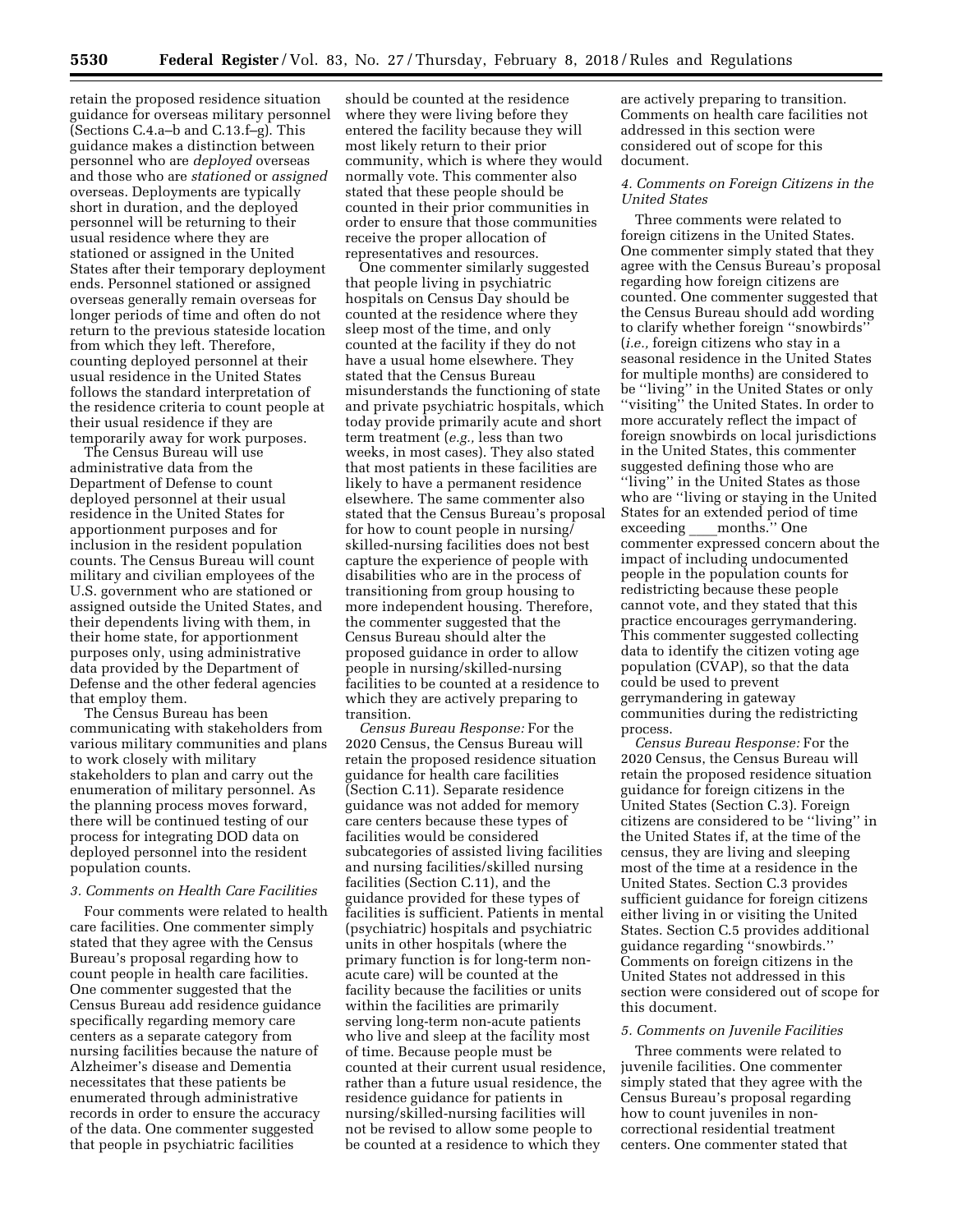juveniles in all three types of juvenile facilities (*i.e.,* correctional facilities, non-correctional group homes, and noncorrectional residential treatment centers) should be counted at their usual residence. One commenter similarly stated that people in juvenile facilities should be counted at their usual residence outside the facility, but the context of the comment showed that this commenter was referring mostly to correctional facilities for juveniles (rather than non-correctional group homes and non-correctional residential treatment centers).

*Census Bureau Response:* For the 2020 Census, the Census Bureau will retain the proposed residence situation guidance for juvenile facilities (Section C.17). People in correctional facilities for juveniles and non-correctional group homes for juveniles will be counted at the facility because the majority of people in these types of facilities live and sleep there most of the time. People in non-correctional residential treatment centers for juveniles will be counted at the residence where they live and sleep most of the time (or at the facility if they do not have a usual home elsewhere) because these people typically stay at the facility temporarily and often have a usual home elsewhere to return to after treatment is completed.

## *6. Comments on People in Shelters and People Experiencing Homelessness*

Three comments were related to people in shelters and people experiencing homelessness. One expressed agreement with the Census Bureau's proposal regarding how to count people in all of the subcategories of this residence situation except for the subcategory of people in domestic violence shelters. This commenter suggested that people in domestic violence shelters should be allowed to be counted at their last residence address prior to the shelter, due to the temporary nature of their stay and the confidentiality of that shelter's location. One commenter suggested that the Census Bureau add residence guidance specifically regarding ''temporarily moved persons due to emergencies'' (*e.g.,* displaced from their home by a hurricane or earthquake). This commenter stated that these people should be counted ''in their normal prior residential locations'' (if they state the intention to return to that prior location after their home is repaired/ rebuilt) so that accurate decisions can be made regarding funding for rebuilding and infrastructure restoration in those locations. One commenter requested that the Census Bureau publish national and/or state level population counts for

the subcategory of people in emergency and transitional shelters with sleeping facilities for people experiencing homelessness. This commenter stated that these data are important to both housing advocates trying to assess the housing needs of people with disabilities, and to legal advocates working to enforce the community integration mandates of the Americans with Disabilities Act.

*Census Bureau Response:* For the 2020 Census, the Census Bureau will retain the proposed residence situation guidance for people in shelters and people experiencing homelessness (Section C.21).

The proposed residence guidance already allows people who are temporarily displaced by natural disasters to be counted at their usual residence to which they intend to return. People in temporary group living quarters established for victims of natural disasters will be counted where they live and sleep most of the time (or at the facility if they do not report a usual home elsewhere). In addition, people who are temporarily displaced or experiencing homelessness, and are staying in a residence for a short or indefinite period of time, will be counted at the residence where they live and sleep most of the time. If they cannot determine a place where they live most of the time, they will be counted where they are staying on Census Day.

## *7. Comments on College Students and Boarding School Students*

Two comments were related to boarding school students, and two comments were related to college students. One commenter simply stated that they agree with the Census Bureau's proposal regarding how to count boarding school students and college students. One commenter suggested that they agree with counting college students at their college residence because that would better ensure that all college students are counted in the census. One commenter suggested that boarding school students should be counted at the school because that is where they live and sleep most of the time, and they participate in (and consume the resources of) the community where the school is located. This commenter also stated that counting boarding school students at their parental home is inconsistent with the fact that college students are counted at their college residence, considering that college students are often just as dependent on their parents as boarding school students.

*Census Bureau Response:* For the 2020 Census, the Census Bureau will retain the proposed residence situation guidance for college students (Section C.10.a–e) and boarding school students (Section C.9.a). The Census Bureau has historically counted boarding school students at their parental home, and will continue doing so because of the students' age and dependency on their parents, and the likelihood that they will return to their parents' residence when they are not attending their boarding school (*e.g.,* weekends, summer/winter breaks, and when they stop attending the school).

#### *8. Comments on Non-Correctional Adult Group Homes and Residential Treatment Centers*

Two comments were related to adult group homes and residential treatment centers. One commenter suggested that all people in adult group homes and adult residential treatment centers should be counted at their usual residence other than the facility, because counting them at the facility is not consistent with their state's definition of residence. One commenter stated that the Census Bureau's proposal for how to count people in adult group homes does not best capture the experience of people with disabilities who are in the process of transitioning from group housing to more independent housing. Therefore, the commenter suggested that the Census Bureau should alter the proposed guidance in order to allow people in adult group homes to be counted at a residence to which they are actively preparing to transition. The same commenter also requested that the Census Bureau publish national and/or state level population counts for the subcategories of people in adult group homes and adult residential treatment centers. This commenter stated that these data are important to both housing advocates trying to assess the housing needs of people with disabilities, and to legal advocates working to enforce the community integration mandates of the Americans with Disabilities Act.

*Census Bureau Response:* For the 2020 Census, the Census Bureau will retain the proposed residence situation guidance for people in non-correctional adult group homes and residential treatment centers (Section C.16). People in non-correctional group homes for adults will be counted at the facility because the majority of people in these types of facilities live and sleep there most of the time. People in noncorrectional residential treatment centers for adults will be counted at the residence where they live and sleep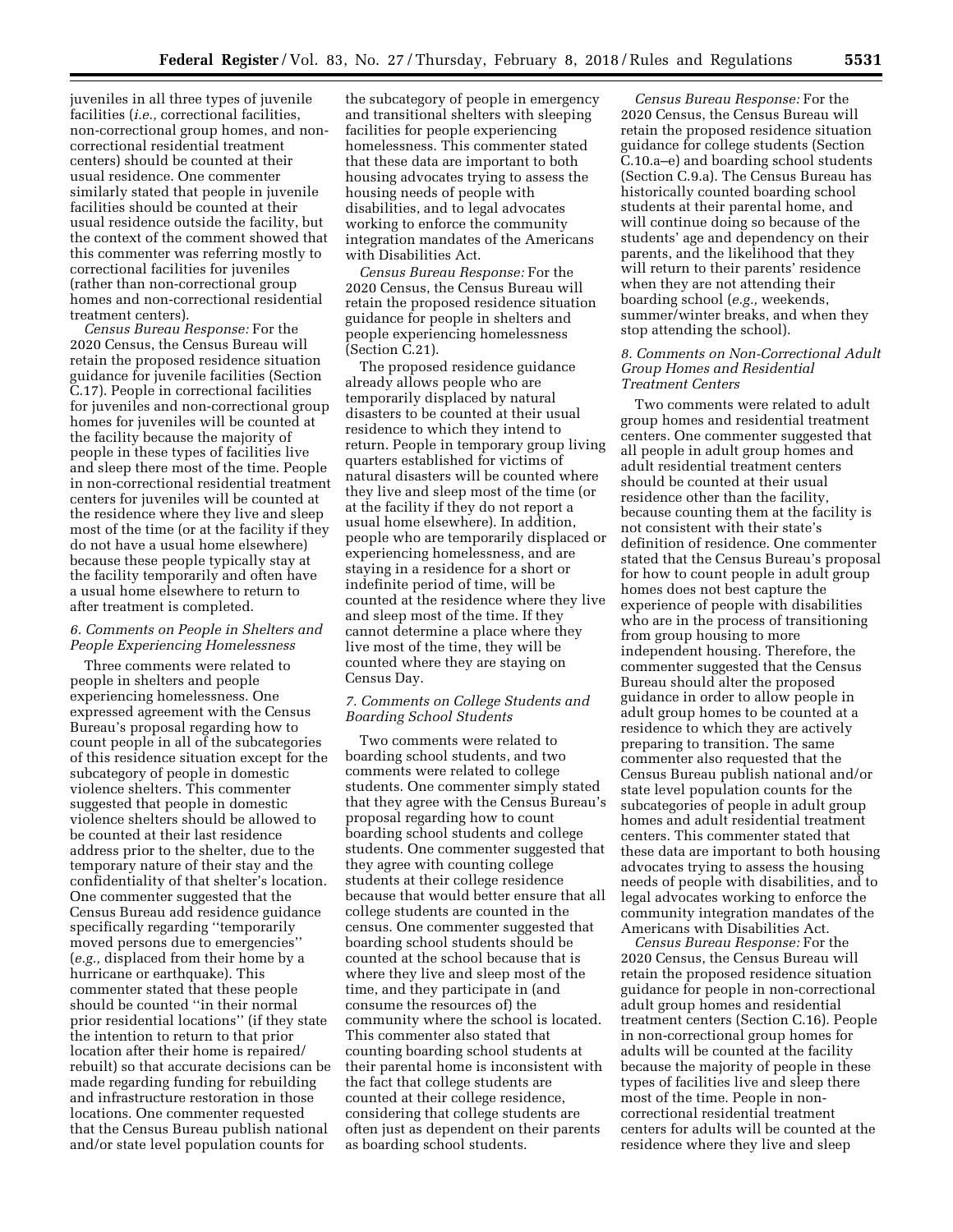most of the time (or at the facility if they do not have a usual home elsewhere) because these people typically stay at the facility temporarily and often have a usual home elsewhere to return to after treatment is completed.

The residence guidance for people in adult group homes will not be revised to allow some people to be counted at a residence to which they are actively preparing to transition because people must be counted at their current usual residence, rather than a future usual residence. Comments on noncorrectional adult group homes and residential treatment centers not addressed in this section were considered out of scope for this document.

## *9. Comments on Transitory Locations*

Two comments were related to transitory locations. One commenter simply stated that they agree with the Census Bureau's proposal regarding how to count people in transitory locations. One commenter stated that the proposed residence guidance for transitory locations is acceptable because it is consistent with the concept of usual residence. However, they were concerned that the procedures used in the 2010 Census may have caused certain types of people to not be counted in the census because these people typically move seasonally from one transitory location (*e.g.,* RV park) to another throughout the year, but the location where they are staying on Census Day may not be the location where they spend most of the year. This commenter stated that, during the 2010 Census, if the transitory location where a person was staying on Census Day was not where they stayed most of the time, then they were not enumerated at that location because the assumption was that they would be enumerated at their usual residence. Therefore, the commenter was concerned that people who stayed in one RV park for a few months around Census Day were not counted at that RV park if they indicated that they usually lived elsewhere (*e.g.,* another RV park), and they would also not have been counted at that other RV park when they are there later that year (after the census enumeration period ends). The commenter suggested that we add procedures to account for people who spend most of their time in a combination of multiple transitory locations.

*Census Bureau Response:* For the 2020 Census, the Census Bureau will retain the proposed residence situation guidance for people in transitory locations (Section C.18). Sufficient

guidance for people in transitory locations, including those living in recreational vehicles, is provided in Section C.18. Comments on transitory locations not addressed in this section were considered out of scope for this document.

## *10. Comments on Visitors on Census Day*

Two comments were related to visitors on Census Day. One commenter simply stated that they agree with the Census Bureau's proposal regarding how to count visitors on Census Day. One commenter asked whether the Census Bureau would count all vacationers in a specific state as residents of that state.

*Census Bureau Response:* For the 2020 Census, the Census Bureau will retain the proposed residence situation guidance for visitors on Census Day (Section C.2). People who are temporarily visiting a location on Census Day will be counted where they live and sleep most of the time. If they do not have a usual residence to return to, they will be counted where they are staying on Census Day.

#### *11. Comments on People Who Live or Stay in More Than One Place*

Two comments were related to people who live or stay in more than one place. One commenter simply stated that they agree with the Census Bureau's proposal regarding how to count people who live or stay in more than one place. One commenter suggested that the Census Bureau add more clarification to the residence guidance regarding where ''snowbirds'' (*i.e.,* seasonal residents) are counted.

*Census Bureau Response:* For the 2020 Census, the Census Bureau will retain the proposed residence situation guidance for people who live or stay in more than one place (Section C.5). People who travel seasonally between residences (*e.g.,* snowbirds) will be counted at the residence where they live and sleep most of the time. If they cannot determine a place where they live most of the time, they will be counted where they are staying on Census Day.

## *12. Comments on Merchant Marine Personnel*

Two comments were related to merchant marine personnel, and both commenters simply stated that they agree with the Census Bureau's proposal regarding how to count merchant marine personnel.

*Census Bureau Response:* For the 2020 Census, the Census Bureau will retain the proposed residence situation guidance for merchant marine personnel (Section C.14).

*13. Comments on Religious Group Quarters* 

Two comments were related to religious group quarters. One commenter simply stated that they agree with the Census Bureau's proposal regarding how to count people in religious group quarters. One commenter expressed agreement with the proposal because most religious group quarters are long-term residences that align with the concept of usual residence.

*Census Bureau Response:* For the 2020 Census, the Census Bureau will retain the proposed residence situation guidance for religious group quarters (Section C.20).

## *14. Comments on Other Residence Situations*

There was one letter that included a comment on every residence situation, and each of those topic-specific comments was included as appropriate among the comments regarding the corresponding residence situations discussed above. However, for each of the other residence situations not already discussed above, the commenter stated that they agreed with how the Census Bureau proposed to count people in the following residence situations.

• People away from their usual residence on Census Day (*e.g.,* on vacation or business trip) (Section C.1).

• People living outside the United States (Section C.4).

• People moving into or out of a residence around Census Day (Section C.6).

• People who are born or who die around Census Day (Section C.7).

• Relatives and nonrelatives (Section C.8).

- Residential schools for people with disabilities (Section C.9.b–c).
- Housing for older adults (Section C.12).
- Stateside military personnel (Section C.13.a–e).

• Workers' residential facilities (Section C.19).

*Census Bureau Response:* For the 2020 Census, the Census Bureau will retain the proposed guidance for the residence situations listed in this section (B.14).

## *15. Comments on the Concept of Usual Residence or the General Residence Criteria*

There was one comment on the concept of usual residence, in which the commenter expressed agreement with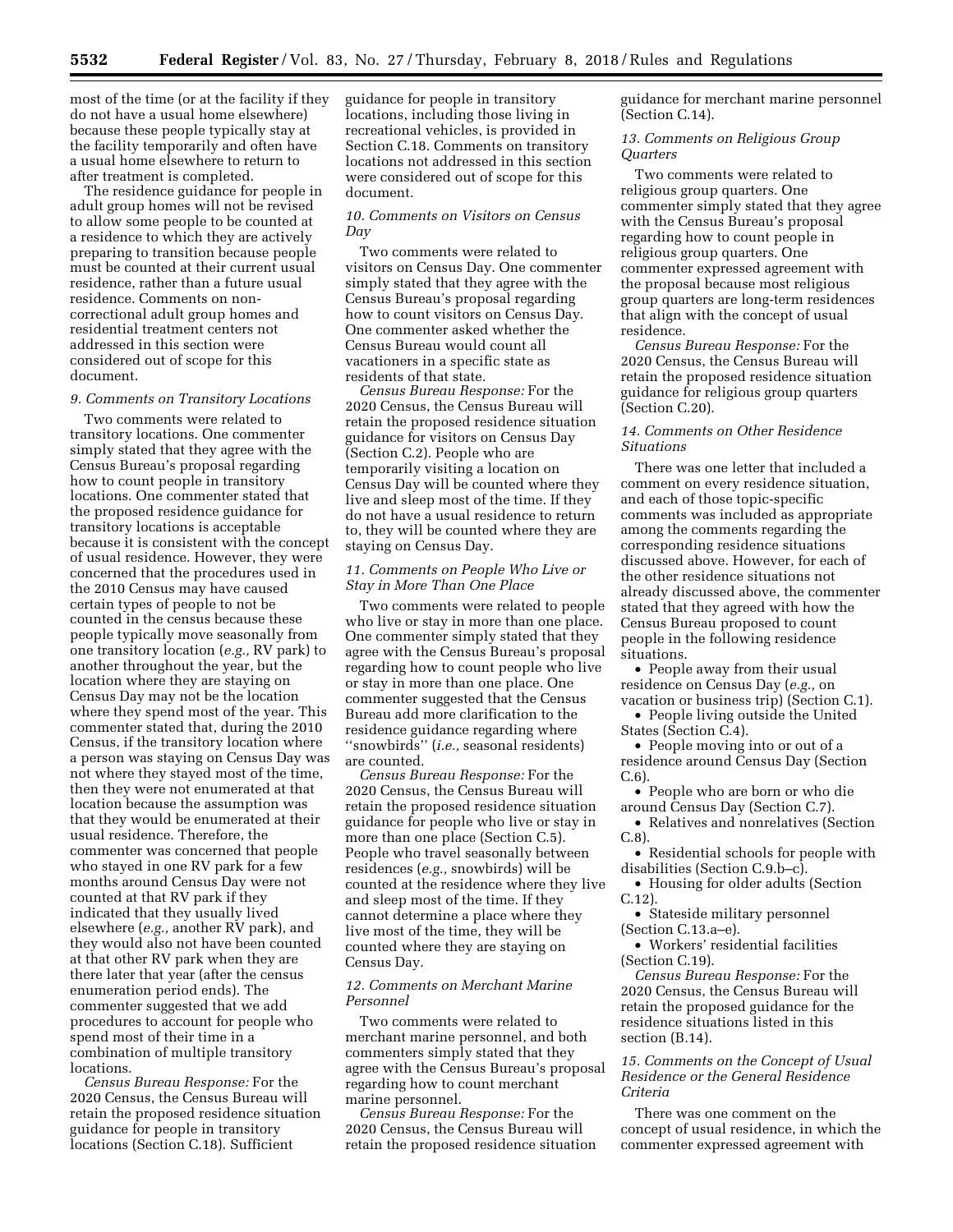the definition of ''usual residence'' as being the place where a person lives and sleeps most of the time.

There were seven comments on the general residence criteria. One commenter simply supported the entire residence criteria and residence situations documentation. Two commenters stated that they specifically agree with the three main principles of the residence criteria. One commenter disagreed with ''this method of tallying the U.S. population,'' but did not refer to any specific residence situation. One commenter stated that every resident should be counted in the census. One commenter stated that every citizen should be counted in the census. One commenter suggested that the Census Bureau count people who are away from their home at the time of the census using a code to indicate the reason why they are away (*e.g.,* travel, work, incarceration, etc.).

*Census Bureau Response:* For the 2020 Census, the Census Bureau will retain the three main principles of the residence criteria (see introduction portion of section C). The goal of the decennial census is to count all people who are living in the United States on Census Day at their usual residence. Comments on the concept of usual residence or general residence criteria not addressed in this section were considered out of scope for this document.

#### *16. Other Comments*

There were 18 comments that did not directly address the residence criteria or any particular residence situation.

*Census Bureau Response:* Comments that did not directly address the residence criteria or any particular residence situation are out of scope for this document.

## **C. The Final 2020 Census Residence Criteria and Residence Situations**

The Residence Criteria are used to determine where people are counted during the 2020 Census. The Criteria say:

• Count people at their usual residence, which is the place where they live and sleep most of the time.

• People in certain types of group facilities on Census Day are counted at the group facility.

• People who do not have a usual residence, or who cannot determine a usual residence, are counted where they are on Census Day.

The following sections describe how the Residence Criteria apply to certain living situations for which people commonly request clarification.

*1. People Away From Their Usual Residence on Census Day* 

*People away from their usual residence on Census Day, such as on a vacation or a business trip, visiting, traveling outside the United States, or working elsewhere without a usual residence there (for example, as a truck driver or traveling salesperson)*— Counted at the residence where they live and sleep most of the time.

#### *2. Visitors on Census Day*

*Visitors on Census Day*—Counted at the residence where they live and sleep most of the time. If they do not have a usual residence to return to, they are counted where they are staying on Census Day.

# *3. Foreign Citizens in the United States*

(a) *Citizens of foreign countries living in the United States*—Counted at the U.S. residence where they live and sleep most of the time.

(b) *Citizens of foreign countries living in the United States who are members of the diplomatic community*—Counted at the embassy, consulate, United Nations' facility, or other residences where diplomats live.

(c) *Citizens of foreign countries visiting the United States, such as on a vacation or business trip*—Not counted in the census.

## *4. People Living Outside the United States*

(a) People deployed outside the United States 9 on Census Day (while stationed or assigned in the United States) who are military or civilian employees of the U.S. government— Counted at the U.S. residence where they live and sleep most of the time, using administrative data provided by federal agencies.10

10Military and civilian employees of the U.S. government who are deployed or stationed/assigned outside the United States (and their dependents living with them outside the United States) are counted using administrative data provided by the Department of Defense and the other federal agencies that employ them. If they are deployed outside the United States (while stationed/assigned in the United States), the administrative data are used to count them at their usual residence in the United States. Otherwise, if they are stationed/ assigned outside the United States, the administrative data are used to count them (and

(b) *People stationed or assigned outside the United States on Census Day who are military or civilian employees of the U.S. government, as well as their dependents living with them outside the United States*—Counted as part of the U.S. federally affiliated overseas population, using administrative data provided by federal agencies.

(c) *People living outside the United States on Census Day who are not military or civilian employees of the U.S. government and are not dependents living with military or civilian employees of the U.S. government*—Not counted in the stateside census.

## *5. People Who Live or Stay in More Than One Place*

(a) *People living away most of the time while working, such as people who live at a residence close to where they work and return regularly to another residence*—Counted at the residence where they live and sleep most of the time. If they cannot determine a place where they live most of the time, they are counted where they are staying on Census Day.

(b) *People who live or stay at two or more residences (during the week, month, or year), such as people who travel seasonally between residences (for example, snowbirds)*—Counted at the residence where they live and sleep most of the time. If they cannot determine a place where they live most of the time, they are counted where they are staying on Census Day.

(c) *Children in shared custody or other arrangements who live at more than one residence*—Counted at the residence where they live and sleep most of the time. If they cannot determine a place where they live most of the time, they are counted where they are staying on Census Day.

## *6. People Moving Into or Out of a Residence Around Census Day*

(a) *People who move into a new residence on or before Census Day*— Counted at the new residence where they are living on Census Day.

(b) *People who move out of a residence on Census Day and do not move into a new residence until after Census Day*—Counted at the old residence where they were living on Census Day.

(c) *People who move out of a residence before Census Day and do not move into a new residence until after Census Day*—Counted at the residence where they are staying on Census Day.

<sup>9</sup> In this document, ''Outside the United States'' and ''foreign port'' are defined as being anywhere outside the geographical area of the 50 United States and the District of Columbia. Therefore, the Commonwealth of Puerto Rico, the U.S. Virgin Islands, the Pacific Island Areas (American Samoa, Guam, and the Commonwealth of the Northern Mariana Islands), and all foreign countries are considered to be ''outside the United States.'' Conversely, ''stateside,'' ''U.S. homeport,'' and ''U.S. port'' are defined as being anywhere in the 50 United States and the District of Columbia.

their dependents living with them outside the United States) in their home state for apportionment purposes only.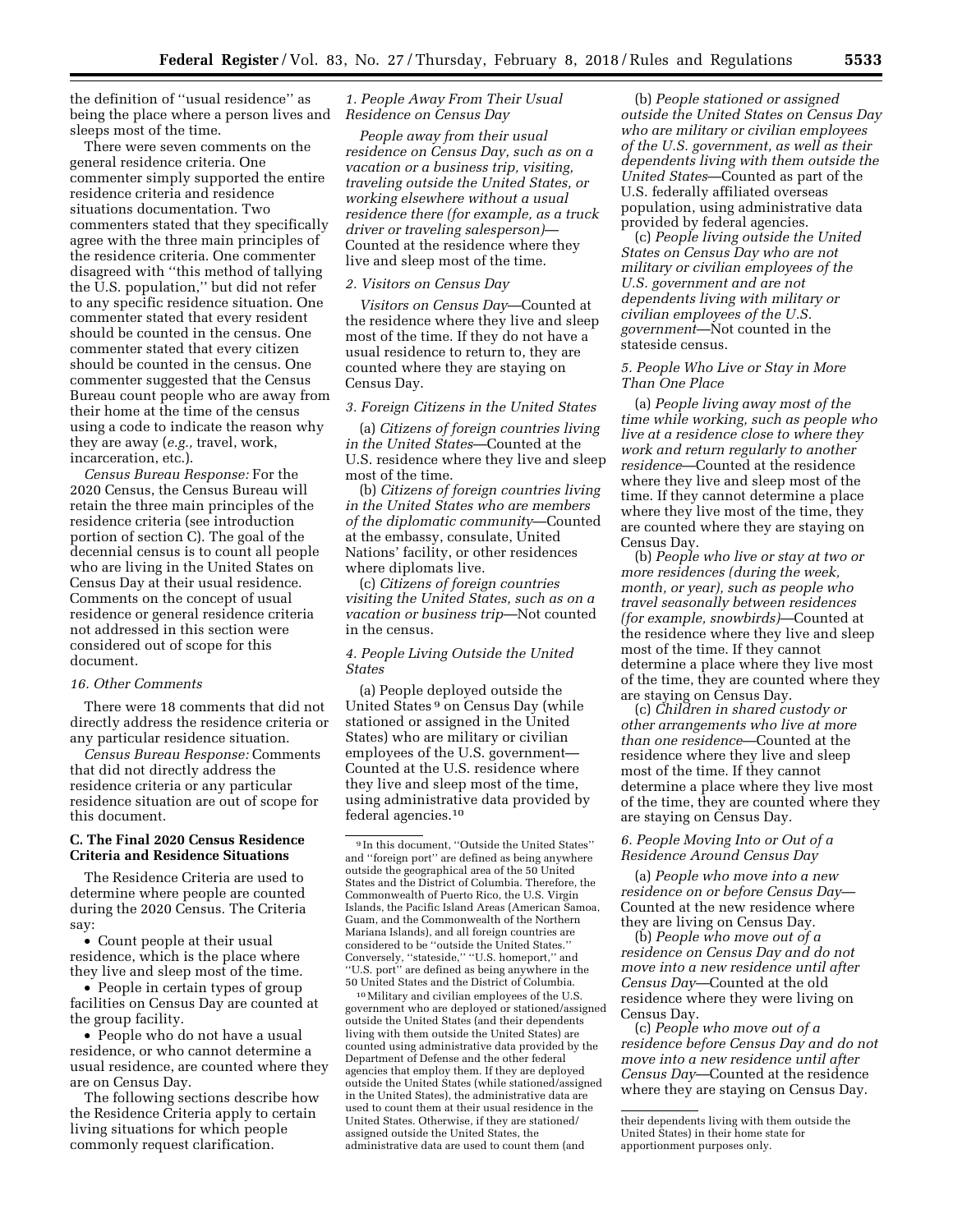## *7. People Who Are Born or Who Die Around Census Day*

(a) *Babies born on or before Census Day*—Counted at the residence where they will live and sleep most of the time, even if they are still in a hospital on Census Day.

(b) *Babies born after Census Day*—Not counted in the census.

(c) *People who die before Census Day*—Not counted in the census.

(d) *People who die on or after Census Day*—Counted at the residence where they were living and sleeping most of the time as of Census Day.

#### *8. Relatives and Nonrelatives*

(a) *Babies and children of all ages, including biological, step, and adopted children, as well as grandchildren*— Counted at the residence where they live and sleep most of the time. If they cannot determine a place where they live most of the time, they are counted where they are staying on Census Day. (Only count babies born on or before Census Day.)

(b) *Foster children*—Counted at the residence where they live and sleep most of the time. If they cannot determine a place where they live most of the time, they are counted where they are staying on Census Day.

(c) *Spouses and close relatives, such as parents or siblings*—Counted at the residence where they live and sleep most of the time. If they cannot determine a place where they live most of the time, they are counted where they are staying on Census Day.

(d) *Extended relatives, such as grandparents, nieces/nephews, aunts/ uncles, cousins, or in-laws—*Counted at the residence where they live and sleep most of the time. If they cannot determine a place where they live most of the time, they are counted where they are staying on Census Day.

(e) *Unmarried partners—*Counted at the residence where they live and sleep most of the time. If they cannot determine a place where they live most of the time, they are counted where they are staying on Census Day.

(f) *Housemates or roommates*— Counted at the residence where they live and sleep most of the time. If they cannot determine a place where they live most of the time, they are counted where they are staying on Census Day.

(g) *Roomers or boarders*—Counted at the residence where they live and sleep most of the time. If they cannot determine a place where they live most of the time, they are counted where they are staying on Census Day.

(h) *Live-in employees, such as caregivers or domestic workers—*  Counted at the residence where they live and sleep most of the time. If they cannot determine a place where they live most of the time, they are counted where they are staying on Census Day.

(i) *Other nonrelatives, such as friends*—Counted at the residence where they live and sleep most of the time. If they cannot determine a place where they live most of the time, they are counted where they are staying on Census Day.

## *9. People in Residential School-Related Facilities*

(a) *Boarding school students living away from their parents' or guardians' home while attending boarding school below the college level, including Bureau of Indian Affairs boarding schools*—Counted at their parents' or guardians' home.

(b) *Students in residential schools for people with disabilities on Census Day*—Counted at the school.

(c) *Staff members living at boarding schools or residential schools for people with disabilities on Census Day*— Counted at the residence where they live and sleep most of the time. If they do not have a usual home elsewhere, they are counted at the school.

## *10. College Students (and Staff Living in College Housing)*

(a) *College students living at their parents' or guardians' home while attending college in the United States*— Counted at their parents' or guardians' home.

(b) *College students living away from their parents' or guardians' home while attending college in the United States (living either on-campus or offcampus)*—Counted at the on-campus or off-campus residence where they live and sleep most of the time. If they are living in college/university student housing (such as dormitories or residence halls) on Census Day, they are counted at the college/university student housing.

(c) *College students living away from their parents' or guardians' home while attending college in the United States (living either on-campus or off-campus) but staying at their parents' or guardians' home while on break or vacation*—Counted at the on-campus or off-campus residence where they live and sleep most of the time. If they are living in college/university student housing (such as dormitories or residence halls) on Census Day, they are counted at the college/university student housing.

(d) *College students who are U.S. citizens living outside the United States while attending college outside the* 

*United States*—Not counted in the stateside census.

(e) *College students who are foreign citizens living in the United States while attending college in the United States (living either on-campus or offcampus)*—Counted at the on-campus or off-campus U.S. residence where they live and sleep most of the time. If they are living in college/university student housing (such as dormitories or residence halls) on Census Day, they are counted at the college/university student housing.

(f) *Staff members living in college/ university student housing (such as dormitories or residence halls) on Census Day*—Counted at the residence where they live and sleep most of the time. If they do not have a usual home elsewhere, they are counted at the college/university student housing.

#### *11. People in Health Care Facilities*

(a) *People in general or Veterans Affairs hospitals (except psychiatric units) on Census Day, including newborn babies still in the hospital on Census Day*—Counted at the residence where they live and sleep most of the time. Newborn babies are counted at the residence where they will live and sleep most of the time. If patients or staff members do not have a usual home elsewhere, they are counted at the hospital.

(b) *People in mental (psychiatric) hospitals and psychiatric units in other hospitals (where the primary function is for long-term non-acute care) on Census Day*—Patients are counted at the facility. Staff members are counted at the residence where they live and sleep most of the time. If staff members do not have a usual home elsewhere, they are counted at the facility.

(c) *People in assisted living facilities 11 where care is provided for individuals who need help with the activities of daily living but do not need the skilled medical care that is provided in a nursing home*—Residents and staff members are counted at the residence where they live and sleep most of the time.

(d) *People in nursing facilities/skillednursing facilities (which provide longterm non-acute care) on Census Day*—

<sup>11</sup>Nursing facilities/skilled-nursing facilities, inpatient hospice facilities, assisted living facilities, and housing intended for older adults may coexist within the same entity or organization in some cases. For example, an assisted living facility may have a skilled-nursing floor or wing that meets the nursing facility criteria, which means that specific floor or wing is counted according to the guidelines for nursing facilities/skilled-nursing facilities, while the rest of the living quarters in that facility are counted according to the guidelines for assisted living facilities.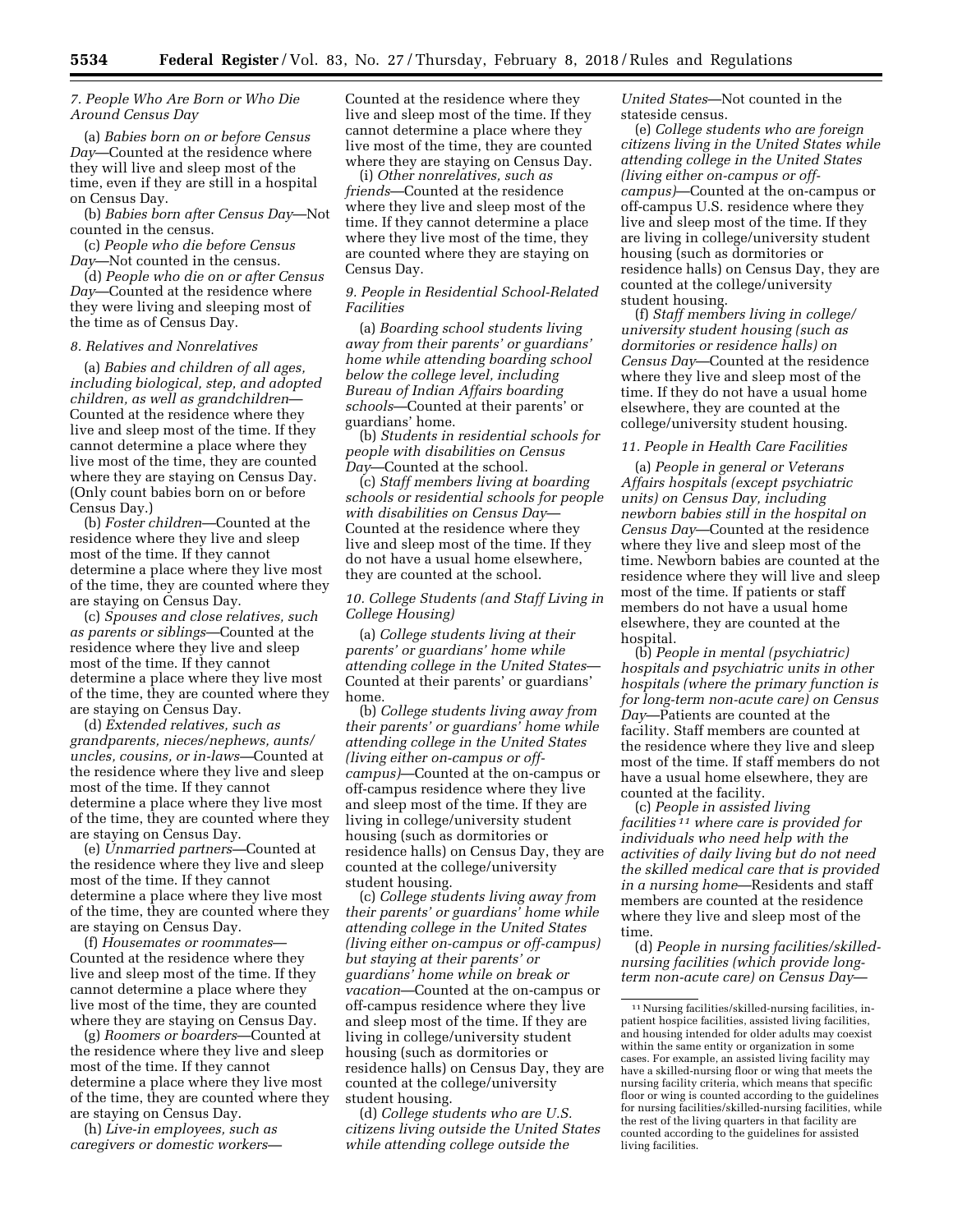Patients are counted at the facility. Staff members are counted at the residence where they live and sleep most of the time. If staff members do not have a usual home elsewhere, they are counted at the facility.

(e) *People staying at in-patient hospice facilities on Census Day*— Counted at the residence where they live and sleep most of the time. If patients or staff members do not have a usual home elsewhere, they are counted at the facility.

#### *12. People in Housing for Older Adults*

*People in housing intended for older adults, such as active adult communities, independent living, senior apartments, or retirement communities*—Residents and staff members are counted at the residence where they live and sleep most of the time.

#### *13. U.S. Military Personnel*

(a) *U.S. military personnel assigned to military barracks/dormitories in the United States on Census Day*—Counted at the military barracks/dormitories.

(b) *U.S. military personnel (and dependents living with them) living in the United States (living either on base or off base) who are not assigned to barracks/dormitories on Census Day*— Counted at the residence where they live and sleep most of the time.

(c) *U.S. military personnel assigned to U.S. military vessels with a U.S. homeport on Census Day*—Counted at the onshore U.S. residence where they live and sleep most of the time. If they have no onshore U.S. residence, they are counted at their vessel's homeport.

(d) *People who are active duty patients assigned to a military treatment facility in the United States on Census Day*—Patients are counted at the facility. Staff members are counted at the residence where they live and sleep most of the time. If staff members do not have a usual home elsewhere, they are counted at the facility.

(e) *People in military disciplinary barracks and jails in the United States on Census Day*—Prisoners are counted at the facility. Staff members are counted at the residence where they live and sleep most of the time. If staff members do not have a usual home elsewhere, they are counted at the facility.

(f) *U.S. military personnel who are deployed outside the United States (while stationed in the United States) and are living on or off a military installation outside the United States on Census Day*—Counted at the U.S. residence where they live and sleep most of the time, using administrative

data provided by the Department of Defense.

(g) *U.S. military personnel who are stationed outside the United States and are living on or off a military installation outside the United States on Census Day, as well as their dependents living with them outside the United States*—Counted as part of the U.S. federally affiliated overseas population, using administrative data provided by the Department of Defense.

(h) *U.S. military personnel assigned to U.S. military vessels with a homeport outside the United States on Census Day*—Counted as part of the U.S. federally affiliated overseas population, using administrative data provided by the Department of Defense.

## *14. Merchant Marine Personnel on U.S. Flag Maritime/Merchant Vessels*

(a) *Crews of U.S. flag maritime/ merchant vessels docked in a U.S. port, sailing from one U.S. port to another U.S. port, sailing from a U.S. port to a foreign port, or sailing from a foreign port to a U.S. port on Census Day*— Counted at the onshore U.S. residence where they live and sleep most of the time. If they have no onshore U.S. residence, they are counted at their vessel. If the vessel is docked in a U.S. port, sailing from a U.S. port to a foreign port, or sailing from a foreign port to a U.S. port, crewmembers with no onshore U.S. residence are counted at the U.S. port. If the vessel is sailing from one U.S. port to another U.S. port, crewmembers with no onshore U.S. residence are counted at the port of departure.

(b) *Crews of U.S. flag maritime/ merchant vessels engaged in U.S. inland waterway transportation on Census Day*—Counted at the onshore U.S. residence where they live and sleep most of the time.

(c) *Crews of U.S. flag maritime/ merchant vessels docked in a foreign port or sailing from one foreign port to another foreign port on Census Day*— Not counted in the stateside census.

## *15. People in Correctional Facilities for Adults*

(a) *People in federal and state prisons on Census Day*—Prisoners are counted at the facility. Staff members are counted at the residence where they live and sleep most of the time. If staff members do not have a usual home elsewhere, they are counted at the facility.

(b) *People in local jails and other municipal confinement facilities on Census Day*—Prisoners are counted at the facility. Staff members are counted at the residence where they live and

sleep most of the time. If staff members do not have a usual home elsewhere, they are counted at the facility.

(c) *People in federal detention centers on Census Day, such as Metropolitan Correctional Centers, Metropolitan Detention Centers, Bureau of Indian Affairs Detention Centers, Immigration and Customs Enforcement (ICE) Service Processing Centers, and ICE contract detention facilities*—Prisoners are counted at the facility. Staff members are counted at the residence where they live and sleep most of the time. If staff members do not have a usual home elsewhere, they are counted at the facility.

(d) *People in correctional residential facilities on Census Day, such as halfway houses, restitution centers, and prerelease, work release, and study centers*—Residents are counted at the facility. Staff members are counted at the residence where they live and sleep most of the time. If staff members do not have a usual home elsewhere, they are counted at the facility.

## *16. People in Group Homes and Residential Treatment Centers for Adults*

(a) *People in group homes intended for adults (non-correctional) on Census Day*—Residents are counted at the facility. Staff members are counted at the residence where they live and sleep most of the time. If staff members do not have a usual home elsewhere, they are counted at the facility.

(b) *People in residential treatment centers for adults (non-correctional) on Census Day*—Counted at the residence where they live and sleep most of the time. If residents or staff members do not have a usual home elsewhere, they are counted at the facility.

#### *17. People in Juvenile Facilities*

(a) *People in correctional facilities intended for juveniles on Census Day*— Juvenile residents are counted at the facility. Staff members are counted at the residence where they live and sleep most of the time. If staff members do not have a usual home elsewhere, they are counted at the facility.

(b) *People in group homes for juveniles (non-correctional) on Census Day*—Juvenile residents are counted at the facility. Staff members are counted at the residence where they live and sleep most of the time. If staff members do not have a usual home elsewhere, they are counted at the facility.

(c) *People in residential treatment centers for juveniles (non-correctional) on Census Day*—Counted at the residence where they live and sleep most of the time. If juvenile residents or